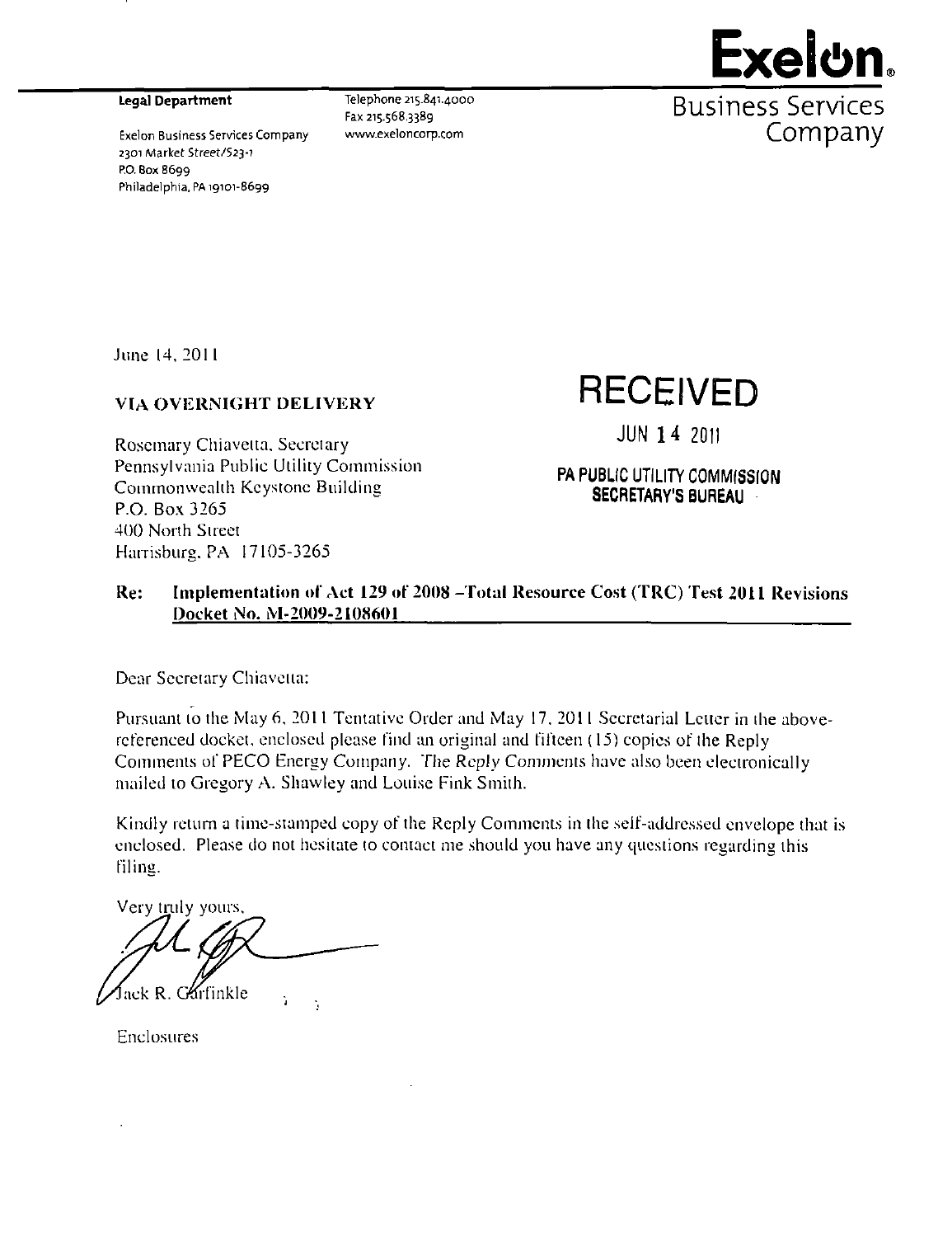# **RECEIVED**

### BEFORE THE JUN 14 2011 **PENNSYLVANIA PUBLIC UTILITY COMMISSION**

 $\ddot{\phantom{a}}$  $\ddot{\cdot}$  PA PUBLIC UTILITY COMMISSION SECRETARY'S BUREAU

| Implementation of Act 129 of 2008 -   |
|---------------------------------------|
| <b>Total Resource Cost (TRC) Test</b> |
| 2011 Revisions                        |

**Docket No. M-2009-2108601** 

### **REPLY COMMENTS OF PECO ENERGY COMPANY ON THE PROPOSED 2011 REVISIONS TO THE TOTAL RESOURCE COST TEST**

Pursuant to the May 6, 2011 Tentative Order entered by the Pennsylvania Public Utility Commission (the "Commission") in the above-referenced docket, PECO Energy Company ("PECO" or the "Company") hereby replies to comments submitted by other parties on the

Commission's proposed revisions to the total resource cost ("TRC") test.

#### **I. SPECIFIC REPLY COMMENTS**

#### **A. The Use Of Supplemental Funding To Support Act 129 Programs Is Appropriate And Beneficial**

The Department of Environmental Protection ("DEP") argues in its comments that noncustomer-based funds, like American Recovery and Reinvestment Act ("ARRA") funds, should • not be used to support or enhance the energy efficiency and conservation plans ("EE&C Plans") of electric distribution companies ("EDCs"). DEP Comments, pp. 2-3. While it is unclear how DEP would like the Commission to respond to this general statement, the issue of "co-funded" measures has been addressed on several occasions and the Commission has consistently concluded that the public interest will be best served by taking advantage of all incentives and rebates available.

In PECO's EE&C Plan proceeding, for example, DEP challenged the Company's proposal to take credit for the full benefits of co-funded measures. See Petition of PECO Energy Company for Approval of its Act 129 EE&C Plan, Docket No. M-2009-2093215 (Order entered October 28, 2009). The Commission rejected DEP's argument, noting that Act 129 specifically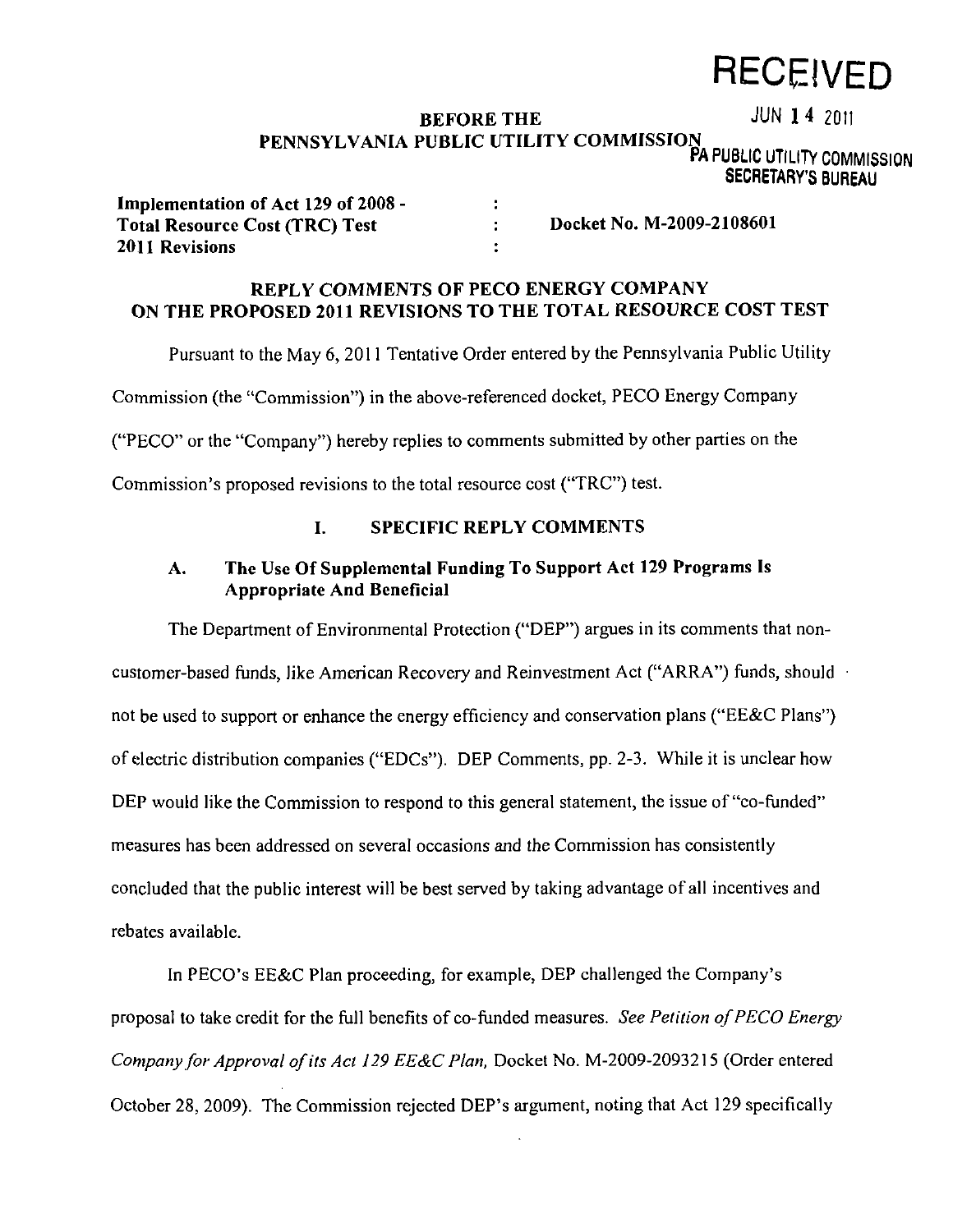provides that EE&C measures may be funded "in whole or in part" by the EDC. Id. citing 66 Pa. C.S. § 2806. l(m). The Commission concluded that PECO was entitled to count all savings from co-funded measures towards its Act 129 compliance requirements, reasoning that "[rjather than pit one government program against another, the programs should complement each other and, *optimally, produce greater savings than the programs would generate working in isolation." Id.*  In addition, in the general TRC proceeding, the Commission found that incentive payments from *outside sources are benefits that should be recognized in TRC calculations. See 2009 TRC Test*  Order, Docket No. M-2009-2108601 (Order entered June 23, 2009).

The Commission has thoroughly reviewed and appropriately considered the various arguments related to co-funded EE&C measures and PECO respectfully submits that the DEP's general comments do not warrant reconsideration of those issues.

#### **B. The Use Of Verified Gross Savings To Measure EDC Compliance With Act 129 Is Entirely Appropriate**

The Sustainable Energy Fund ("SEF") contends that the Commission's proposal to use verified gross savings to measure compliance with Act 129, as opposed to using net savings, violates the intent of the Act and prevents meaningful revisions of EE&C Plans to make them more cost-effective. See generally Comments of SEF, pp. 3-7. SEF's arguments should be rejected because the Commission's determination is consistent with Act 129 and reflects the practical limitations associated with quantifying net savings.

Verified gross savings represent savings resulting directly from program participant actions and are determined through a rigorous evaluation, measurement and verification process carried out by each EDC and verified by the Statewide Evatuator ("SWE"). Net savings, on the other hand, are verified gross savings adjusted to exclude savings that are not uniquely attributable to the program. Net-to-gross ("NTG") adjustments are complicated, expensive and

 $\overline{2}$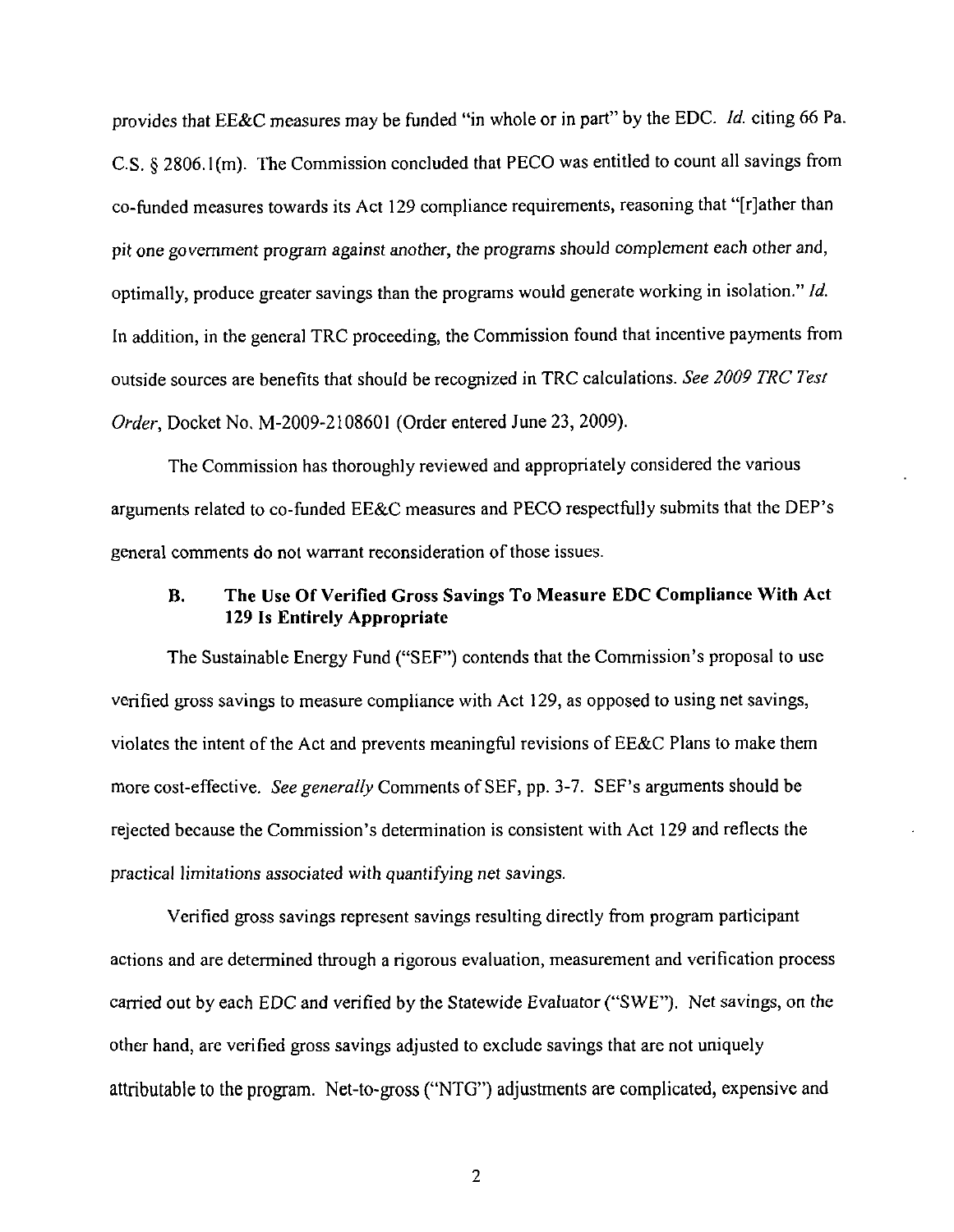"incorporate a slew of highly variable factors that depend as much or more upon consumer behavior than on the program itself." Net Savings: An Overview (April 14, 2010) (prepared by GDS Associates, Inc., Nexant & Mondre Energy for the Commission).

Act 129 does not require that savings generated from EE&C Plans be subjected to a NTG adjustment before being counted towards consumption and demand reduction goals. In fact, and as noted by the Commission, all approved EE&C Plans were based upon the measurement of savings at a gross level. See Tentative Order, p. 17. To alter the compliance framework midstream for EE&C Plans would almost guarantee that some EDCs would fail to meet Act 129 savings targets (and thus incur substantial penalties) unless they were somehow able to very quickly: (1) perform complex NTG studies; (2) identify additional EE&C measures to make up for potential savings shortfalls; and (3) implement those new measures without incurring any further costs. In any event, transitioning to a net savings framework would result in significant new implementation costs with little or no benefit to customers in terms of total savings. It is also worth noting that the SWE recently reviewed the basis and methodologies for determining net savings and concluded that verified gross saving were more appropriate for measuring compliance with Act 129 savings goals: "[VJerified gross savings represent actual savings accrued by the EDC resulting directly from its programs. Thus, if the EDCs must achieve a set level of savings per the legislation<sup> $\eta$ </sup> through their programs, verified gross savings best represent this achievement." Net Savings: An Overview, supra.

Although net savings are not appropriate for determining Act 129 compliance, the Commission recognizes the value of NTG research in evaluating measures during the course of EE&C Plan implementation. In particular, the Commission requires each EDC to conduct NTG studies and use the results of that research to determine when a measure or program should be

 $\mathbf{3}$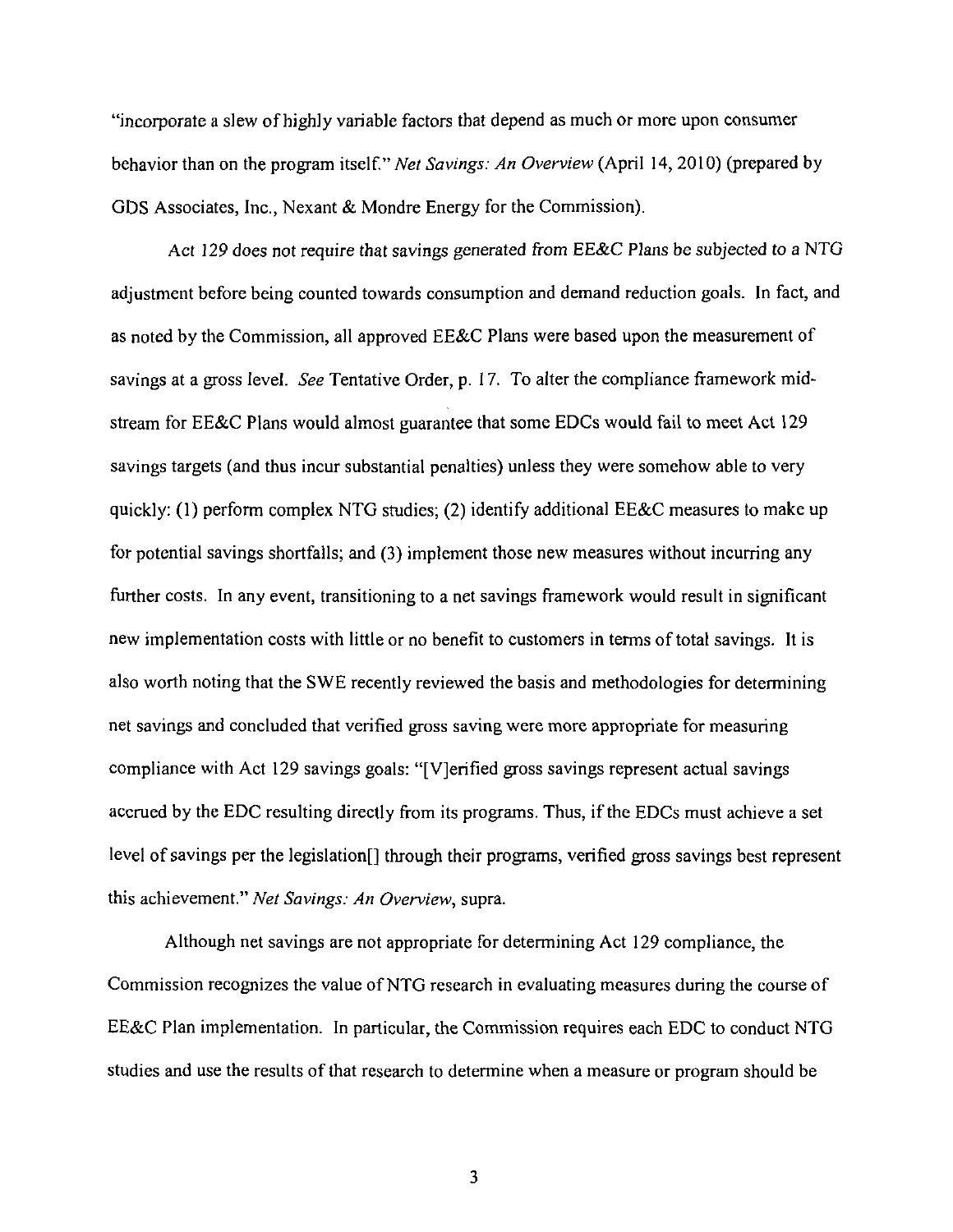removed because it is no longer cost-effective. See Tentative Order, p. 18. Thus SEF's complaint that the Commission has "required no affirmative action on NTG issues" and effectively ignores "the availability of potentially more cost effective programs and measures" is unwarranted and in error.

PECO believes the Commission's proposal to use verified gross savings to measure Act 129 compliance is well supported and consistent with the Act. SEF's proposal to measure compliance with net savings should therefore be rejected.

#### **C. The Costs Of Additional Research Should Be Recovered Outside Of EE&C Plan Budget Caps**

In the Tentative Order, the Commission proposes that EDCs perform new research in two areas (NTG evaluations and baseline market studies) and recover the associated costs within their existing EE&C Plan budget caps. See Tentative Order pp. 18-19 (NTG), pp. 30-31 (baseline studies). Several EDCs commented that these research costs should be recoverable outside of existing budget caps because the research obligations are new (i.e., not already incorporated into the existing EE&C Plan and budget) and the expenditures will be significant (the Tentative Order notes that "NTG research is not simple or inexpensive"). See, e.g., Comments of Duquesne Light Company, pp. 3, 6; Comments of Metropolitan Edison Company, Pennsylvania Electric Company, Pennsylvania Power Company and West Penn Power Company, pp. 8-9, 15. PECO agrees with these comments and notes that requiring such significant new obligations to be funded under existing budget caps could complicate, if not frustrate, the successful implementation of approved EE&C Plans.

 $\overline{4}$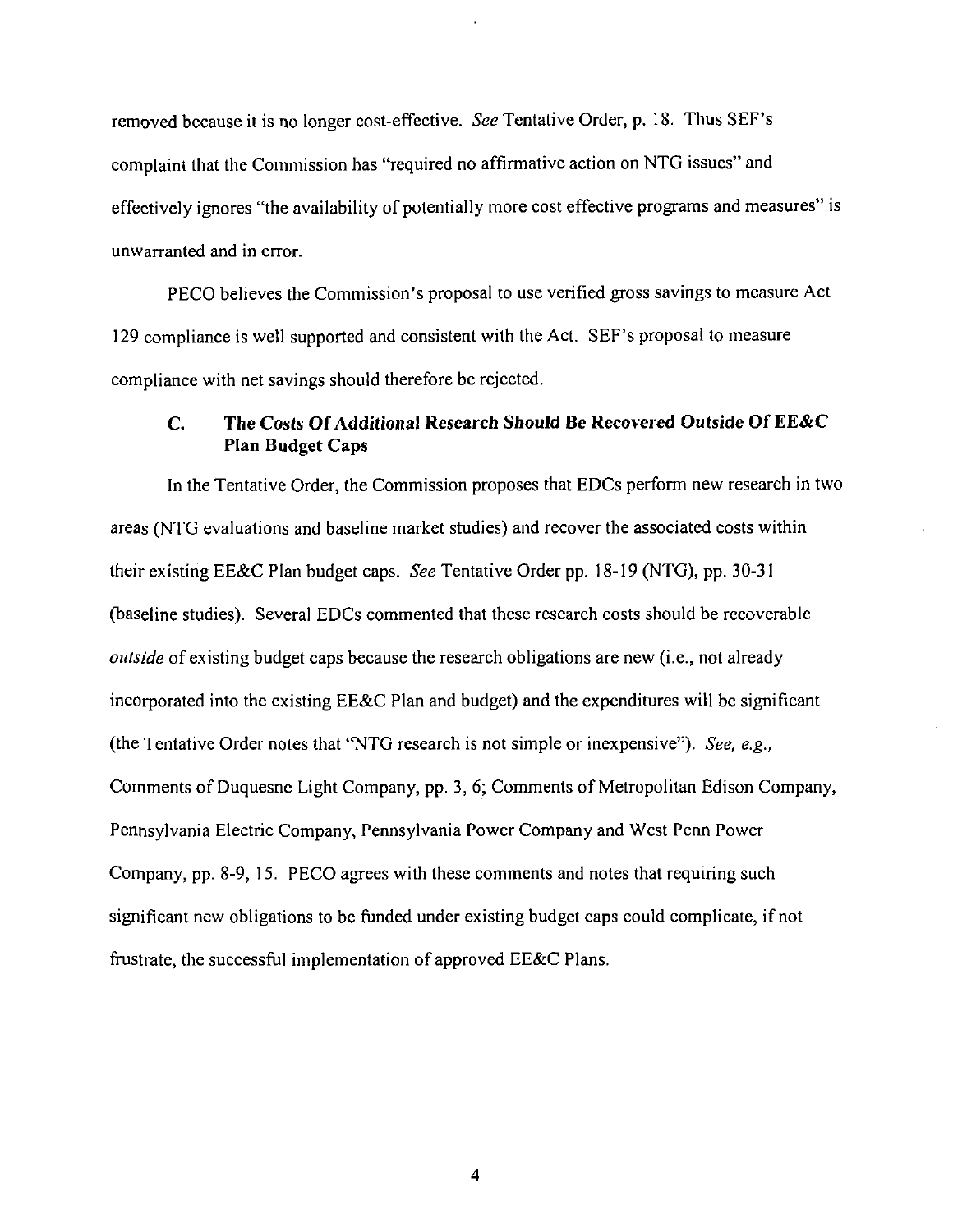#### **II. CONCLUSION**

PECO appreciates the opportunity to participate in this important proceeding and believes that the Company's recommended revisions can further improve the effectiveness of the TRC test.

Respectfully submitted.

Anthony E. Gay  $(Pd, No. 74624)$ Jack R. Garfinkle (Pa. No. 81892) Txelon Business Services Company 2301 Market Street P.O. Box 8699 Philadelphia, PA 19101-8699 Phone: 215.841.4635 Fax: 215.568.3389 anthony.gay@exeloncorp.com jack.garfinkle@exeloncorp.com

June 14. 2011 *For PECO Energy Company* 

Ğ.